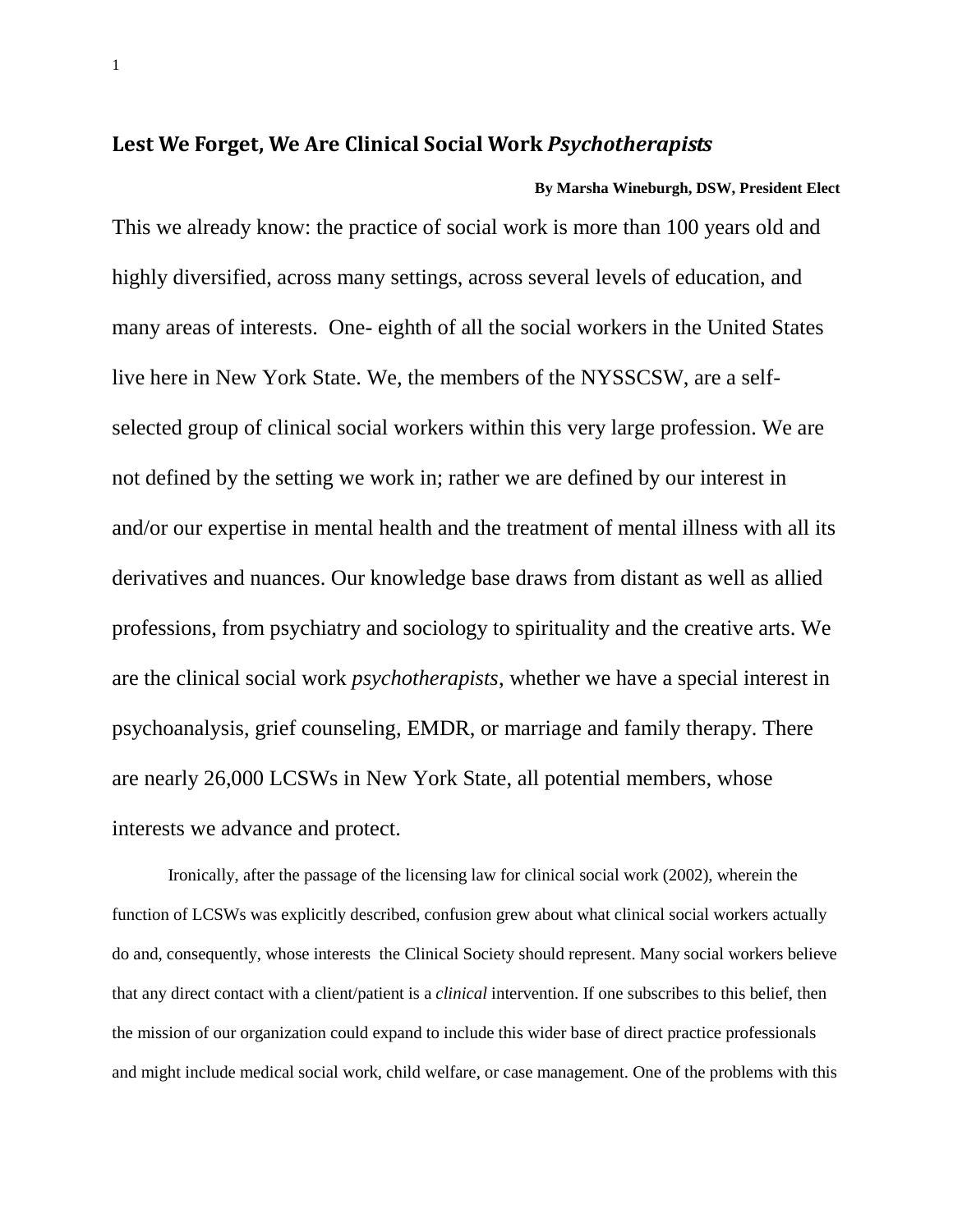expansion is that there would be no professional social work organization representing the particular interests of social work *psychotherapists*. And there would be internal conflicts of interest within the organization about financial and legislative priorities stemming from the legitimate tensions between these different groups.

KEEP IT SIMPLE: My preference is to respect our history and stick to what we know best. We are the only social work organization specifically representing social work *psychotherapists* in this state. There is no other professional organization that is able to represent and advocate for our particular needs without encountering conflicts of interests with other social work specialty groups. The history of our organization validates the effectiveness of a narrowly focused agenda.

Let's review: in 1968 the New York State Legislature legally recognized social work as a profession through the passage of a title certification law which created the title "certified social worker." Title certification, since it only creates a **title designation, CSW, is a weak form of regulation and there is no requirement for an MSW** graduate to have this designation (and many as one-third of MSWs did not bother to get it). Further, the description of the functions of social workers was so **generalized and vague** it made it difficult to prosecute ethical and professional practice violations. This statute, however, was a beginning for legally defining social work as a profession.

The Clinical Society (NYSSCSW) originated in 1968, in part as a result of national NASW's embracing the BSW as the entry level into social work. Here in New York, the leadership of the psychology professional associations had introduced hostile legislation to require social workers providing psychotherapy services to be supervised by psychologists (the Biondo bill). Founding members of the Clinical Society were social work *psychotherapists*, graduates of advanced training institutes, who opposed national NASW's decision to lower professional entry standards and also actively disputed this psychology bill. From the beginning, the mission of the Clinical Society was to have clinical social work recognized by state and federal authorities as one of the traditional mental health disciplines – along with clinical psychology, psychiatry and psychiatric nursing.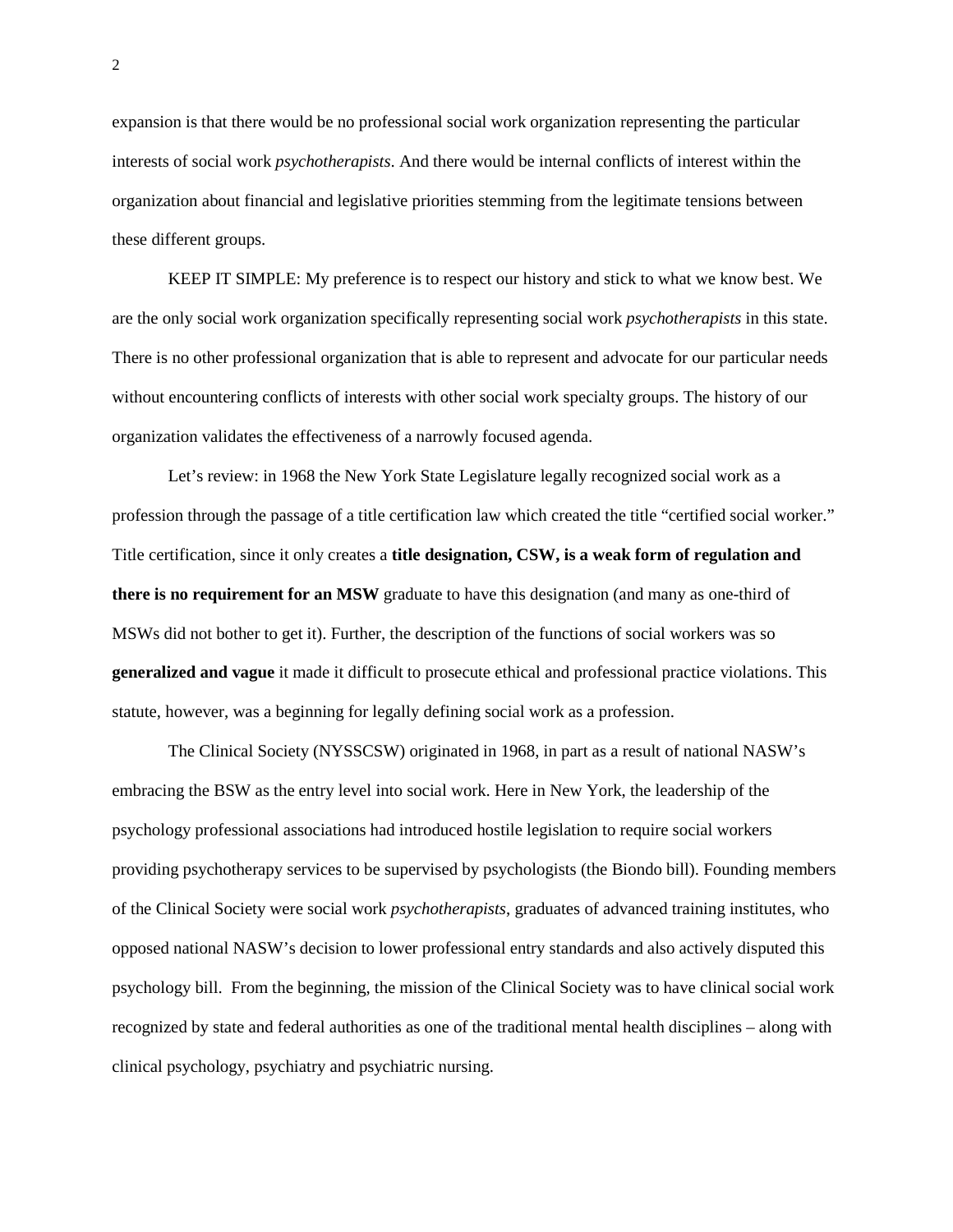The New York State legislature, in the 1970s, was not amenable to licensing additional professions, so passing legislation for a clinical social work license was not a viable option. Instead, the Clinical Society prepared a bill to amend the Insurance Statute that would allow employers the option to cover mental health services rendered by certified social workers (the "P" law). Employees could request this coverage from their employers if it was not already available in their health insurance contract. The services of CSWs who had three years (20 hours/week full time) of supervised *psychotherapy* experience would be eligible for insurance reimbursement. This legislation was finally passed in 1978.

Optional coverage was a start, but we wanted mandatory coverage for our mental health services within the state. The rise of peer review for mental health services and managed care's acceptance of social work psychotherapists on their panels was important to the field. Consequently, using the insurers' cost experience of covering mental health services by P- CSWs, we were able to go back to the legislature and change the statute requiring reimbursement by any group policy that already covered psychologists and psychiatrists. This is the "R" statute, which requires three additional years of supervised *psychotherapy* experience. It was passed in 1985, and still identifies the most experienced LCSWs. (Note that both legislative efforts were initially drafted by the Clinical Society and initially opposed by the other social work professional groups.)

Time passed as we waited for an opportunity to pass a scope of practice licensing bill that fully described the functions of the clinical social worker providing mental health services. Finally, in the early 1990s, the State Education Department **indicated the time might be ripe for legislative consideration of a social work licensing bill.** The Clinical Society promptly drafted and introduced the LCSW legislation. NASW was invited to add an LMSW level. Fifteen years later, after hundreds of hours of meeting with the BSWs, both chapters of NASW, the deans of the social work schools, and other social work groups, we all agreed to the legislation: two licenses for the social work profession, LMSW and LCSW.

In meantime, the State Education Department and the Higher Education Committees of the Senate and Assembly decided to license the practice of psychotherapy in New York State. Until then, anyone could use the title "psychotherapist," including a barber, bartender, or psychiatrist who lost his